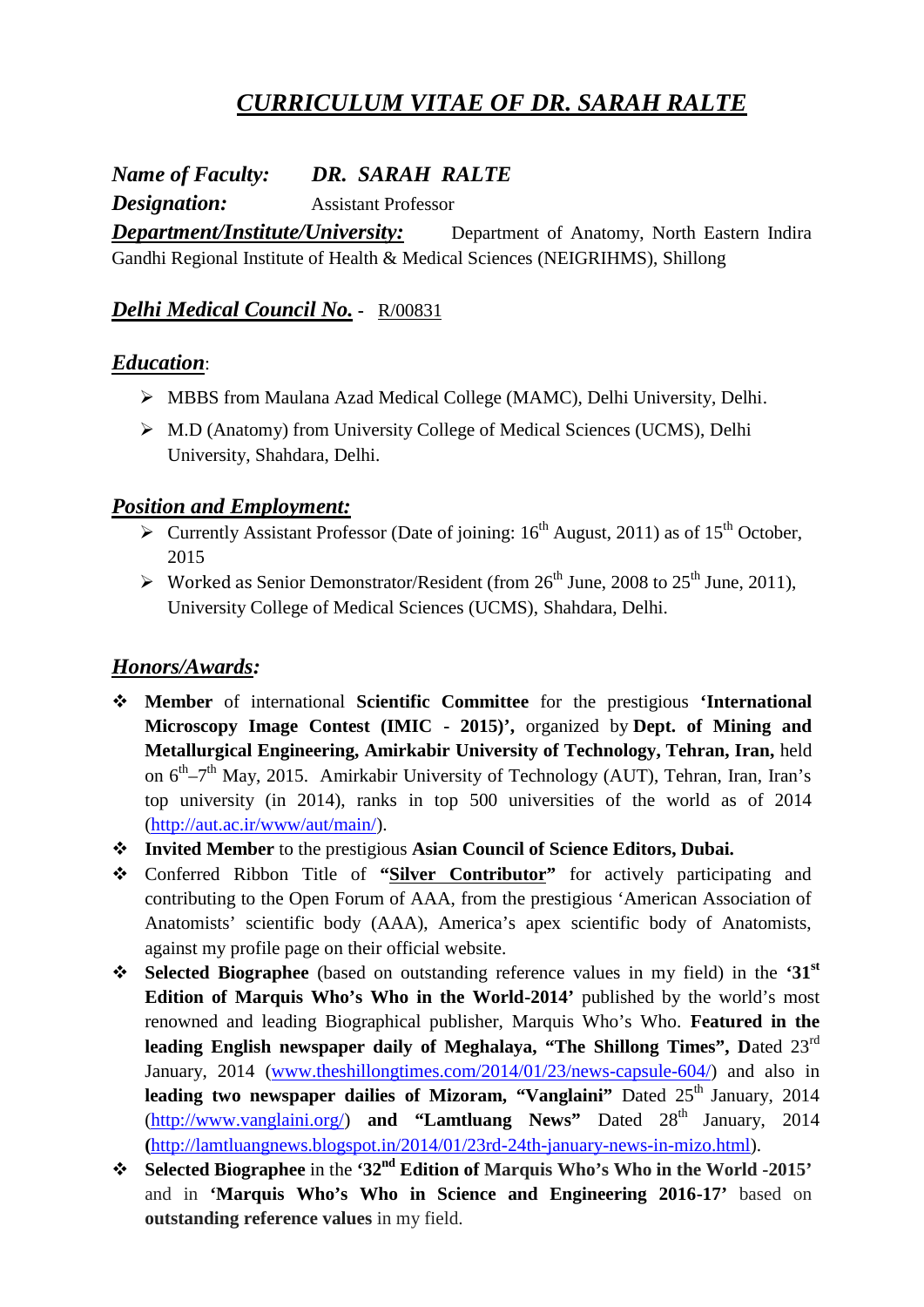- Selected by Marquis Who's Who for inclusion in the forthcoming **'33rd Edition of Marquis Who's Who in the World-2016'** based on **outstanding reference values** as per email received from the Editor in Chief of 'Marquis Who's Who', dated 9<sup>th</sup> September, 2015.
- **Selected Biographee** in the **'2000 Outstanding Intellectuals of the 21st Century - 9 th Edition'** published by **International Biographical Centre, Cambridge, England, Great Britain for outstanding contribution** in my academic field as per mail dated 3<sup>rd</sup> April, 2015.
- **Selected Biographee** in the **'Top 100 Professionals- 2015'** by **International Biographical Centre, Cambridge, England, Great Britain for significant contribution** in my academic field as per mail dated  $22<sup>nd</sup>$  May, 2015.
- **Guest Editor for Special Issue** titled 'Incidental, Relevant Anatomical Findings on Imaging Modalities' in international scientific journal 'Austin Journal of Anatomy'.
- **Reviewer** for OMICS Journal **'Anatomy & Physiology: Current Research'** (http://www.omicsonline.org/anatomy-physiology.php).
- **Reviewer** for **'National Journal of Clinical Anatomy'** (http://www.scopemed.org/?jid=14).

# *Memberships:*

# **1. ANATOMICAL SOCIETIES:**

- Life Member of "**Anatomical Society of India" (**www.asiindia.in)
- Member of **"National Association of Clinical Anatomists"** (www.clinicalanatomists.org)
- Regular Member of **"American Association of Anatomists"** (www.anatomy.org/)

#### **2. EDITORIAL BOARD MEMBER of 6 American journals & 2 Indian journals:**

- Published by Scientific Research Publishing, Delaware, USA.
	- a) **'Forensic Medicine and Anatomy Research' Journal** (www.scirp.org/journal/fmar)
	- b) **'Microscopy Research' Journal** (www.scirp.org/journal/mr)
- Published by Austin Publishing Group, Secaucus, New Jersey, USA.
	- **a) "Austin Journal of Anatomy"** (http://www.austinpublishinggroup.com/anatomy/index.php)
	- **b) "Austin Journal of Forensic Science and Criminology"** (http://austinpublishinggroup.org/forensicscience-criminology/index.php)
- Published by Institute of Research Engineers and Doctors (IRED), Santa Barbara, California, USA.
	- **a) "International Journal of General Medicine Research and Public Health"** (http://journals.theired.org/ijgmrph.html)
	- **b) "International Journal of Infection & Drug Resistance" (**http://journals.theired.org/ijidr.html)
- Published by RFPPL, Delhi, India.
	- a) **Executive editor member** for '**Indian Journal of Anatomy'** (http://rfppl.co.in/editorial\_board.php?jid=2)

b) **National editorial board member** of **'Indian Journal of Genetics and Molecular Research'** (http://rfppl.co.in/editorial\_board.php?jid=7).